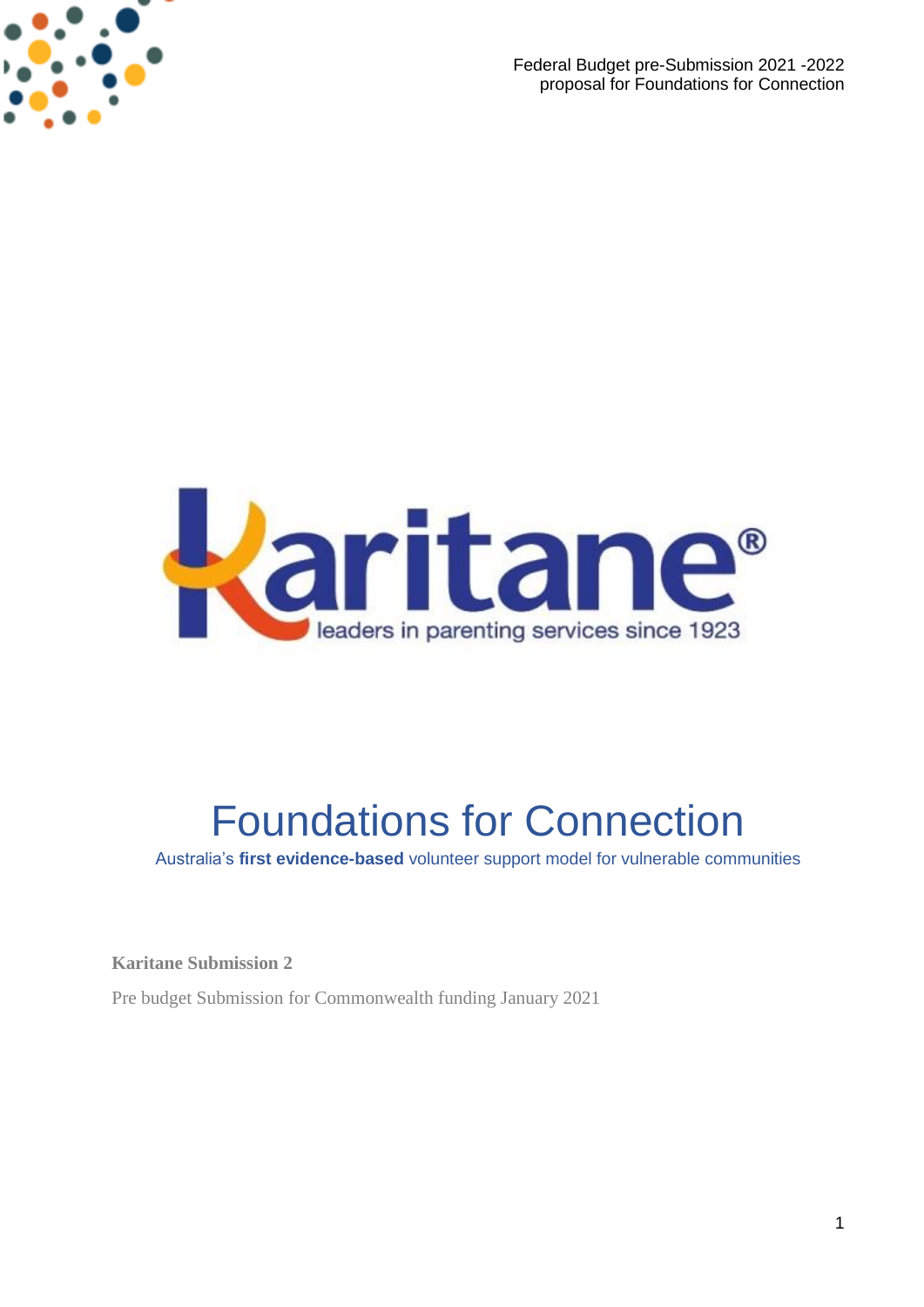

Federal Budget pre-Submission 2021 -2022 proposal for Foundations for Connection

## Foundations for Connection

Australia's **first evidence-based** volunteer support model for vulnerable communities

#### **Overview**

We welcome the opportunity to provide a submission to the Commonwealth Government's 2021- 22 pre-Budget process. Through this proposal, The Benevolent Society, Karitane, Save The Children and Western Sydney University are seeking \$3.2M in total over two years to extend the successful Foundations for Connection model across the eastern seaboard, servicing up to 350 families per annum.

We know from research that there are high and rising levels of isolation and social disconnection for families in Australia and the industrialised world more broadly. This is largely credited to the increased rates of divorce, separation and single parenthood, geographic mobility, long work hours, and the decline in extended families living together [ABS, 2009]. Families of young children are amongst the most at risk of experiencing social disconnection (Baker, 2019; Hawthorne. 2008), particularly those who have a child with a disability (Grace et al., 2008), are new arrivals to Australia (McMichael et al., 2004), or experience cognitive or mental health challenges [Llewellyn et al., 2009]. Social disconnection poses a serious risk to the mental and physical health and wellbeing of parents and their children (Santini et al., 2015; Holt-Lunstad et al, 2010). There is a critical need for innovative services that facilitate structured social relationships that mobilise community members to support those who are isolated, and that build stronger communities. If we have learned anything from the challenges we faced as a nation last year in the form of fires and pandemic, it is that we all need each other and social cohesion in order to thrive.

Foundations for Connection (FfC) is a community-based early intervention service that mobilises trained volunteers to provide targeted 1-1 home support for communities that are feeling overwhelmed or isolated, before they hit a crisis point. Based on rigorous research and significant practice experience, FfC sits at the forefront of early intervention support services, providing a practical and cost-effective support model for vulnerable communities – getting in early, before need escalates for more intensive and expensive services.

Trained Volunteers provide practical and emotional support for community members and help families connect with their local communities and support services. The Foundation for Connection model is available to be linked with various cohorts that cover all stages of the life cycle.

An example of FfC and its rigor and flexibility is best demonstrated by the trailblazer cohort program - Volunteer Family Connect. Volunteer Family Connect offers an early intervention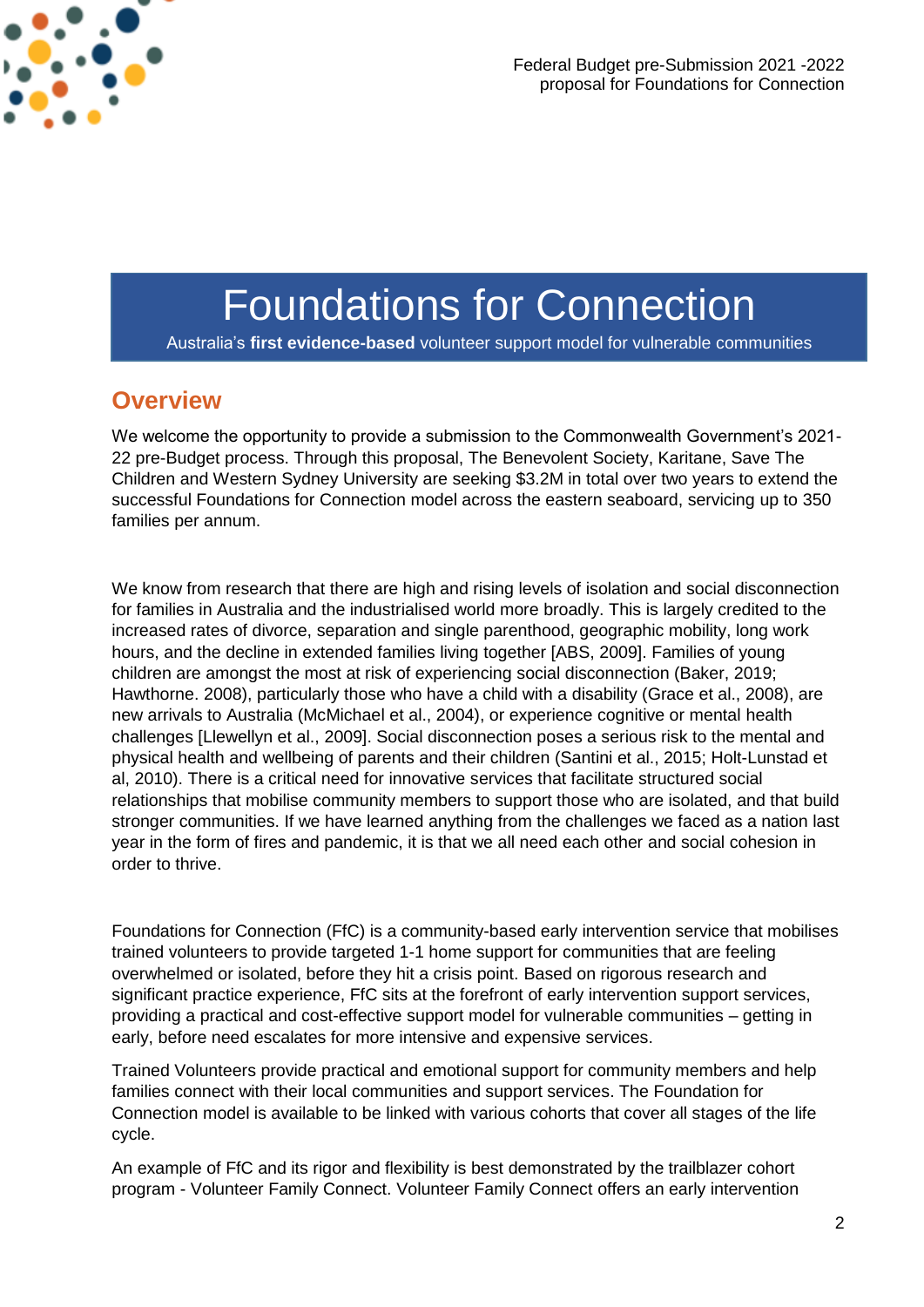

service which provides practical and emotional support for parents and carers, and supports parent-child bonding and the establishment of bridges between families and their local communities. The Volunteer Family Connect Program targets families that are not currently eligible for professional support, but who need more help than mainstream family services such as playgroups are able to offer.

Built and tested with the generous support of philanthropy and university partners, VFC is delivered across all eastern states by a consortium comprising The Benevolent Society, Karitane and Save the Children. Since 2012, over 1,900 families have benefited from Volunteer Family Connect across Queensland, New South Wales, Victoria and Tasmania.

#### **Largest RCT for volunteer home visiting world-wide**

A 2018 randomised control trial (RCT) conducted by Western Sydney University (WSU) confirmed that Volunteer Family Connect is highly effective in supporting vulnerable families with moderate needs that are too complex for universal services, but below the threshold for specialist or intensive services.



### **Value for money**

In 2019, FfC partners commissioned Ernst and Young to undertake a Social Impact Evaluation on the Volunteer Family Connect program, which found an SROI of **\$1.78** for every \$1 invested. This demonstrates strong value for money, with nearly **\$1.6 million** (present value) in **social benefits over ten years against a cost of \$900,000** in the same time. This includes almost **\$800,000 in avoided costs to governments**, and the same again in quantifiable benefits for parents and carers. Almost 30% per cent of the RCT cohort was highly vulnerable with the intervention cohort returning an increased value of almost **\$5.50** for every \$1 invested. It was also the RCT intervention cohort that experienced the most improvement over time as a result of the participation in the VFC program.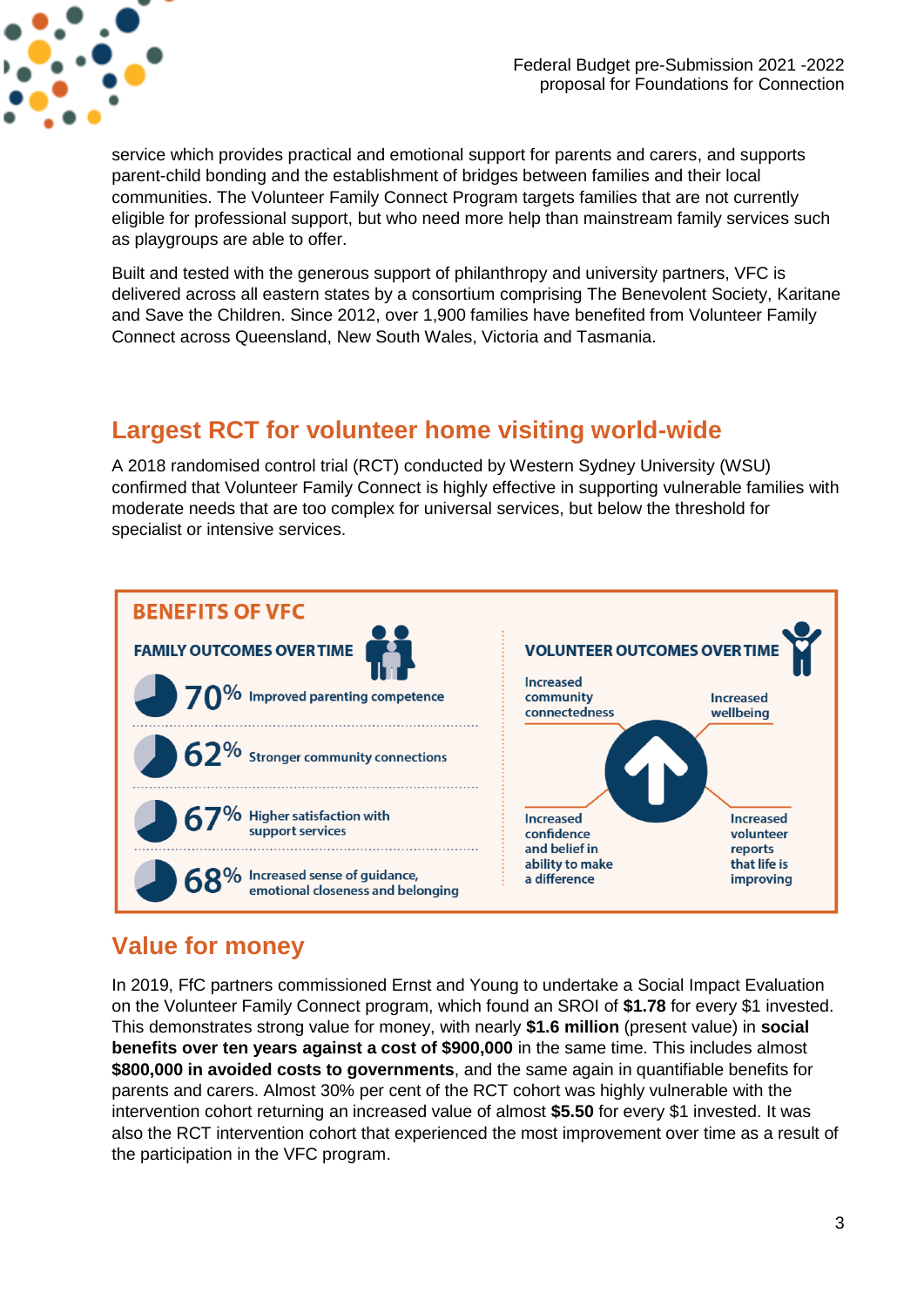



## **Service model**

The evidence is unequivocal that safe, responsive relationships with parents and caregivers is critical to healthy child development (Shonkoff & Phillips, 2000). Parental social isolation is also recognised in research as a significant risk factor for poor child outcomes- and as many as 1 in 4 report low levels of social support.

That is why Volunteer Family Connect works with vulnerable families in the early years to achieve and measure change in three key activity areas:

- 1. Increased parenting skills, competence and confidence, through practical and emotional support, modelling positive interactions and establishing meaningful family routines
- 2. Reduced parental social isolation through structured social relationships, helping families connect with local community networks, and referrals as required to wider services; and
- 3. Increased community connectedness by mobilising and training local volunteers to support the most vulnerable in their suburb or town

*"My home visitor has been well matched to my personality, is great with my kids and I look forward to my weekly visit. It has got me out of the house more and provided me with resources that cater to my family's needs"*

#### **Evidence Based Training Program**

Volunteers are recruited, assessed, trained and supported by trained Foundations for Connection Co-ordinators, who are employed by each of the three founding partners in the service continuum.

The FfC training package is comprehensive and standardised, available to all current and future service providers. It has been designed to act as a core program for any person considering volunteering, providing them with an evidence informed base of knowledge which can then be enhanced by specific training relative to their chosen cohort.

In the case of the trailblazer cohort – Volunteer Family Connect (home support vulnerable families with one or more children aged 0-5) – volunteers were provided with additional training relevant to the early years.

On intake, families are connected and matched with local trained volunteers who typically visit (virtual or face to face) two to three hours per week over a period of six to twelve months, assisting families to build their resilience and confidence as caregivers, and wider connections to community. Volunteers also facilitate interagency support and referrals as required.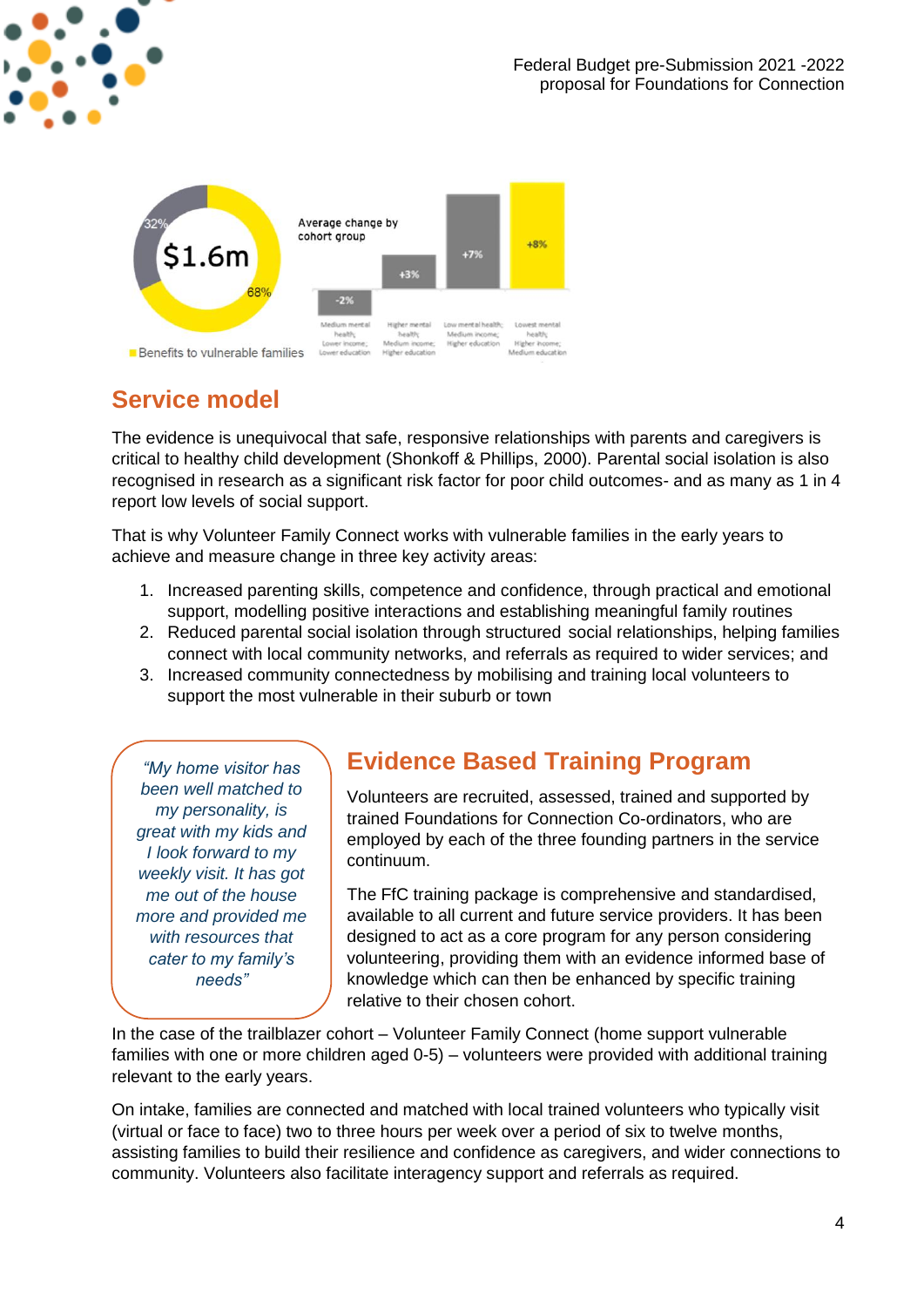

### **Ongoing commitment to collaboration and impact**

Consortium partners have successfully collaborated through a joint alliance and lead agency model since 2012. A Foundations for Connection governance committee oversees service delivery and is responsible for performance reporting against funder KPIs/reporting agreements. All partners operate according to consistent service guidelines, policies and operating procedures. Taking leads on specific new cohorts as opportunities have arisen, this ensures the robust and consistent application of the Foundations for Connection model, no matter the cohort or service location.

FfC outcomes are monitored by WSU, using program fidelity and quality evaluation measures that are standardised across each cohort and reported quarterly. This is core to the FfC implementation architecture and drives continuous quality improvement, problem solving and data-informed decision-making at the local, organisational and consortium level.

### **Opportunity for scale**

FfC is a scalable model for enabling social cohesion and reducing social isolation. The trailblazer program, Volunteer Family Connect for the parenting/early year's cohort has proven successful in lifting parent and carer capabilities and strengthening community connections for isolated parents and volunteers.

Funding of \$2.75m over two years is sought to continue delivery in the existing seven sites across Australia, maintaining early support for up to 350 families and 90 volunteers. A seamless transition from philanthropic funding (expiring June 2021) would minimise inefficiencies from volunteer attrition, staff attrition, ensure continuity of service and maintain strong governance and quality arrangements.

As part of the Thrive By Five campaign the FfC partners would also welcome an opportunity to engage with the Commonwealth Government on the emerging family policy reform agenda, to explore ways to scale this low-cost, high impact model into further sites across the country and connect more systematically into the service continuum. Existing providers have demonstrated experience in successfully scaling up evidence-based services, and the FfC is comprehensive and standardised, ready for expansion across other cohorts of the life cycle and by any future service delivery partner.

### **Foundation for Connection service providers**



Karitane has over 97 years of experience providing help and advice to parents and families during the early years of parenting. Karitane's healthcare professionals guide, support and educate families to ensure a safe and nurturing environment for their children. Karitane delivers VFC in Fairfield and Macarthur in NSW and supported 94 clients in 2019-2020.



The Benevolent Society (TBS) is Australia's first charity, founded over 200 years ago with a vision of a just society where all Australians can live their best life. TBS has a strong history in collaborating with and across sectors to deliver positive outcomes to vulnerable individuals, children and families.

TBS delivers VFC in South East Sydney and the Gold Coast, and supported 129 clients in 2019-2020